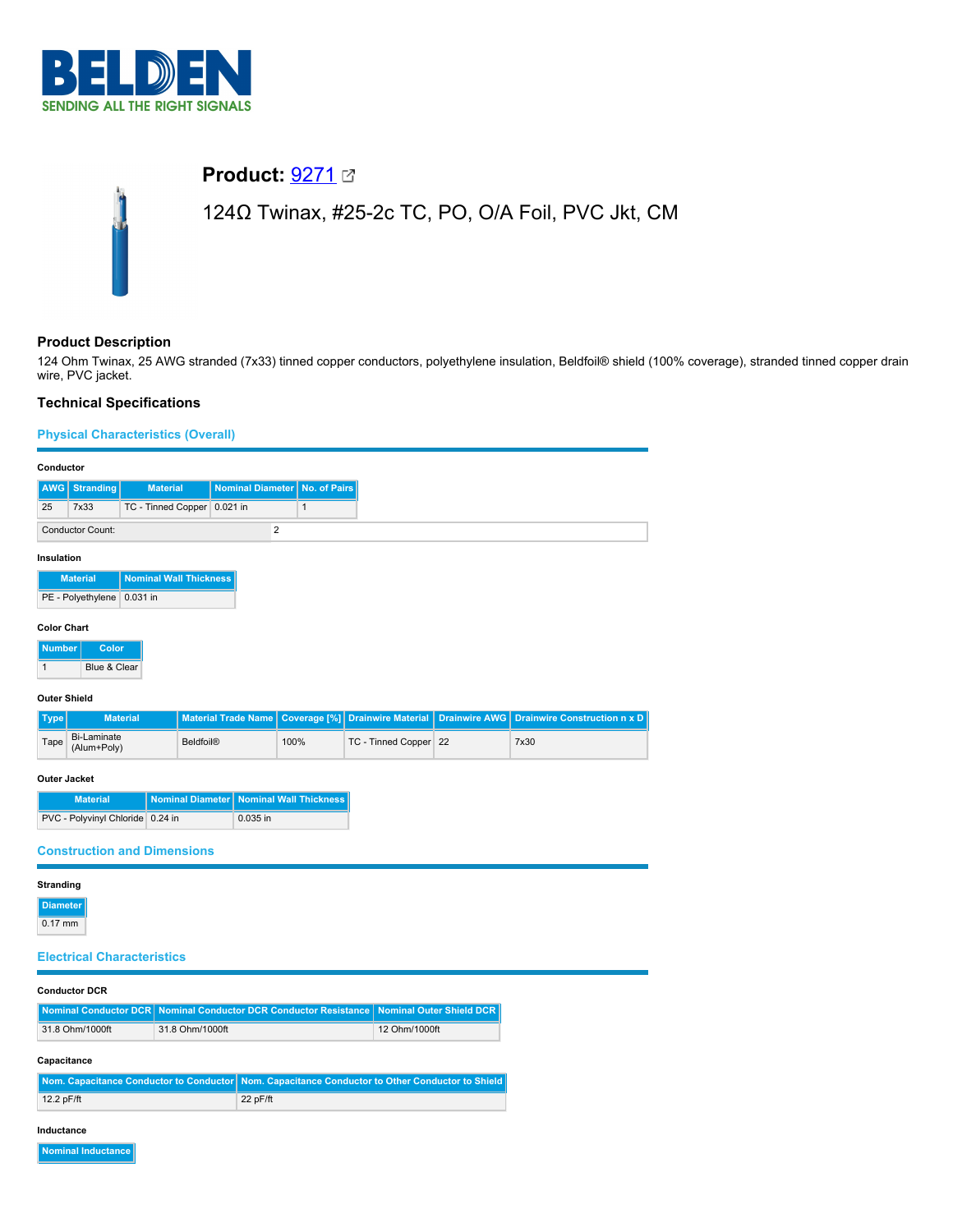## 0.188 µH/ft

#### **Impedance**

| Nominal Characteristic Impedance |
|----------------------------------|
| 124 Ohm                          |

### **High Frequency (Nominal/Typical)**

|         | <b>Frequency [MHz] Nom. Insertion Loss</b> |
|---------|--------------------------------------------|
| 1 MHz   | $0.6$ dB/100ft                             |
| 10 MHz  | 1.7 dB/100ft                               |
| 50 MHz  | 3.6 dB/100ft                               |
| 100 MHz | 5 dB/100ft                                 |
| 200 MHz | 6.9 dB/100ft                               |
| 400 MHz | 9.6 dB/100ft                               |

#### **Delay**

|            |              | Max. Delay Skew   Nominal Delay   Nominal Velocity of Propagation (VP) [%] |
|------------|--------------|----------------------------------------------------------------------------|
| 66 ns/100m | $1.54$ ns/ft | 66%                                                                        |

#### **High Frequency**

| 1 MH <sub>z</sub><br>10 MH <sub>7</sub><br>50 MH <sub>z</sub><br>100 MHz<br>200 MHz<br>400 MHz |
|------------------------------------------------------------------------------------------------|
|                                                                                                |
|                                                                                                |
|                                                                                                |
|                                                                                                |
|                                                                                                |
|                                                                                                |

#### **Voltage**

|                             | UL Description   UL Voltage Rating |
|-----------------------------|------------------------------------|
| UL AWM Style 2092 300 V RMS |                                    |

## **Temperature Range**

| UL Temp Rating:              | $60^{\circ}$ C (UL AWM Style 2092) |
|------------------------------|------------------------------------|
| Operating Temperature Range: | -20°C To +60°C                     |

### **Mechanical Characteristics**

| Bulk Cable Weight:           | 25 lbs/1000ft |
|------------------------------|---------------|
| Max. Pull Tension:           | 17 lbs        |
| Min. Bend Radius/Minor Axis: | $2.5$ in      |

#### **Standards**

| NEC/(UL) Compliance:     | СM                    |
|--------------------------|-----------------------|
| CEC/C(UL) Compliance:    | СM                    |
| UL AWM Style Compliance: | AWM 2092 (300 V 60°C) |
| <b>CPR Euroclass:</b>    | Eca                   |

## **Applicable Environmental and Other Programs**

| EU Directive Compliance:    | Yes |
|-----------------------------|-----|
| EU CE Mark:                 | Yes |
| MII Order #39 (China RoHS): | Yes |

## **Flammability, LS0H, Toxicity Testing**

| UL Flammability:         | UL1685 UL Loading |
|--------------------------|-------------------|
| IEC Flammability:        | IEC 60332-1-2     |
| UL voltage rating:       | 300 V RMS         |
| <b>Plenum/Non-Plenum</b> |                   |
|                          |                   |
| Plenum (Y/N):            | No                |